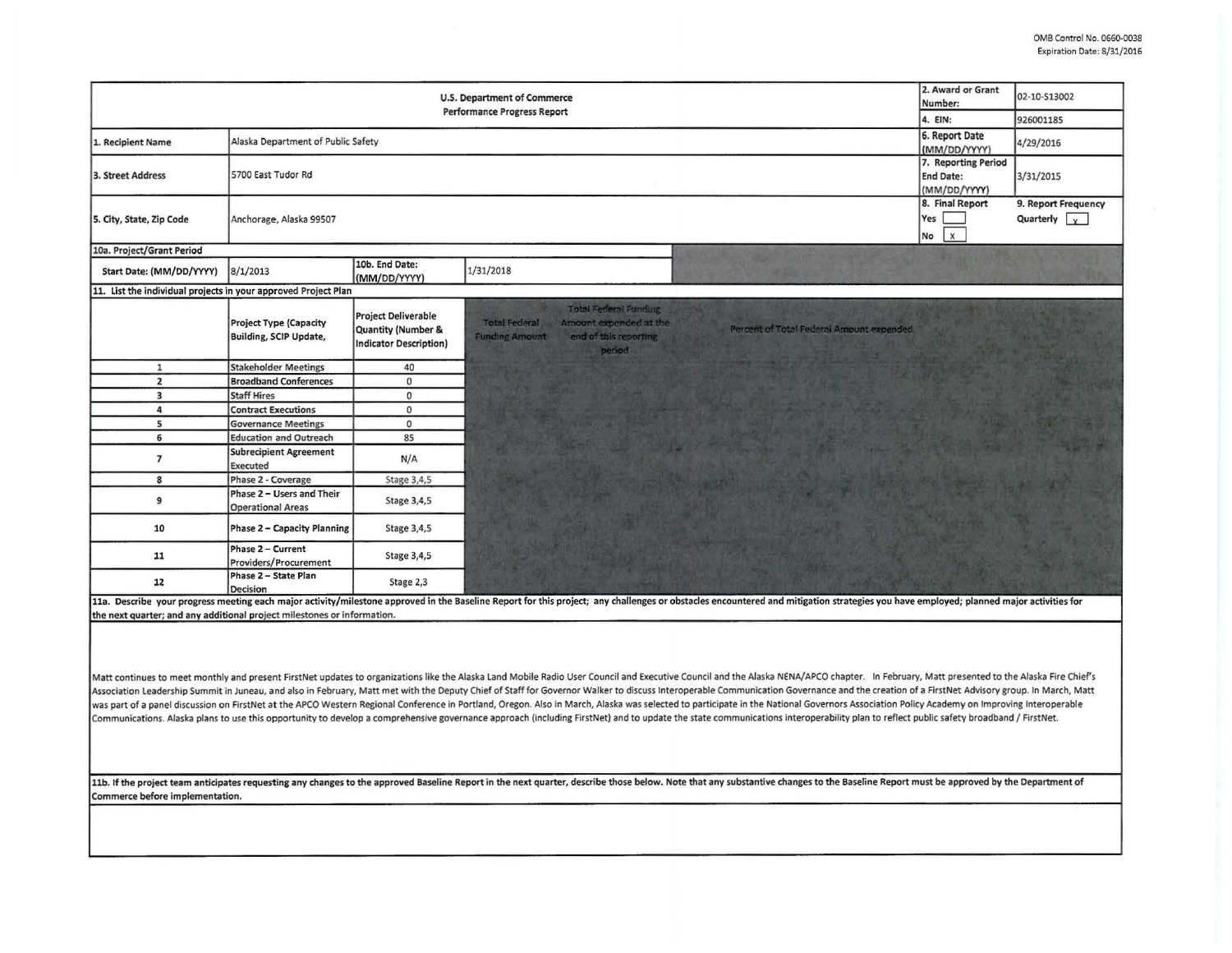11c. Provide any other information that would be useful to NTIA as it assesses this project's progress.

11d. Describe any success stories or best practices you have identified. Please be as specific as possible.

12. Personnel<br>12a. If the project is not fully staffed, describe how any lack of staffing may impact the project's time line and when the project will be fully staffed.

| 12b. Staffing Table                                                                                                                   |                                                                                                                                                      |                                                                                                                                                                                                                                                                                                                                                                                                                                                                                                                                                                                                                                |                          |                      |                                      |                   |                 |                                                                 |                                                                 |
|---------------------------------------------------------------------------------------------------------------------------------------|------------------------------------------------------------------------------------------------------------------------------------------------------|--------------------------------------------------------------------------------------------------------------------------------------------------------------------------------------------------------------------------------------------------------------------------------------------------------------------------------------------------------------------------------------------------------------------------------------------------------------------------------------------------------------------------------------------------------------------------------------------------------------------------------|--------------------------|----------------------|--------------------------------------|-------------------|-----------------|-----------------------------------------------------------------|-----------------------------------------------------------------|
| Job Title                                                                                                                             | FTE%                                                                                                                                                 | Project (s) Assigned                                                                                                                                                                                                                                                                                                                                                                                                                                                                                                                                                                                                           |                          |                      |                                      |                   |                 | Change                                                          |                                                                 |
| Deputy Director, Department<br>of Public Safety, Alaska State<br>Troopers - State Designated<br>Point of Contact                      | $\Omega$                                                                                                                                             | Alaska State Point of Contact / Grant Program Manager (Non-Federal in-kind match): The Grant Program Manager will provide oversight for the SLIGP<br>grant, ensuring that all activities are completed on time and within budget. The Grant Program Manager will be the primary point of contact for<br>consultation with FirstNet, and will work to create the State's governance structure through a series of meetings, conferences and facilitation by<br>professional consultants to establish governance structure for the Statewide Interoperable Governing Body (SIGB), and assist in Project Management<br>activities |                          |                      |                                      |                   |                 | Individual left position -<br>no replacement as of<br>this time |                                                                 |
| <b>Telecommunications Special</b><br>Projects Administrator,<br>Department of Administration,<br>Division of Enterprise<br>Technology | $\mathbf{0}$                                                                                                                                         | Telecom Special Projects Administrator (TSPA), Department of Administration, Enterprise Technology Services (Non-Federal in-kind match): The TSPA will<br>be the technical lead for all aspects of SLIGP grant activities                                                                                                                                                                                                                                                                                                                                                                                                      |                          |                      |                                      |                   |                 |                                                                 | Individual left position -<br>no replacement as of<br>this time |
| Interpoerable Communications<br>Manager, Department of Public<br>Safety                                                               | 60                                                                                                                                                   | Alaska State Point of Contact / Grant Program Manager: The Grant Program Manager will provide oversight for the SLIGP grant, ensuring that all activities<br>are completed on time and within budget. The Grant Program Manager will be the primary point of contact for consultation with FirstNet, and will work to<br>create the State's governance structure through a series of meetings, conferences and facilitation by professional consultants to establish governance<br>structure for the Statewide Interoperable Governing Body (SIGB), and assist in Project Management activities                                |                          |                      |                                      |                   |                 |                                                                 | No Change                                                       |
| Statewide 9-1-1 Coordinator                                                                                                           | 25                                                                                                                                                   | The Statewide 911 Coordinator will work with the Program Manager and to execute the project plan, assist in outreach and training, and assist with the<br>creation of the Governance Structure.                                                                                                                                                                                                                                                                                                                                                                                                                                |                          |                      |                                      |                   |                 | No Change                                                       |                                                                 |
|                                                                                                                                       |                                                                                                                                                      |                                                                                                                                                                                                                                                                                                                                                                                                                                                                                                                                                                                                                                |                          |                      |                                      |                   |                 |                                                                 |                                                                 |
| 13. Subcontracts (Vendors and/or Subrecipients)                                                                                       |                                                                                                                                                      |                                                                                                                                                                                                                                                                                                                                                                                                                                                                                                                                                                                                                                |                          |                      |                                      |                   |                 |                                                                 |                                                                 |
| 13a. Subcontracts Table - Include all subcontractors. The totals from this table must equal the "Subcontracts Total" in Question 14f. |                                                                                                                                                      |                                                                                                                                                                                                                                                                                                                                                                                                                                                                                                                                                                                                                                |                          |                      |                                      |                   |                 |                                                                 |                                                                 |
| Name                                                                                                                                  | <b>Subcontract Purpose</b>                                                                                                                           |                                                                                                                                                                                                                                                                                                                                                                                                                                                                                                                                                                                                                                | Type<br>(Vendor/Subrec.) | RFP/RFQ Issued (Y/N) | Contract<br><b>Executed</b><br>(Y/N) | <b>Start Date</b> | <b>End Date</b> | <b>Total Federal Funds</b><br>Allocated                         | <b>Total Matching Funds</b><br>Allocated                        |
| TBD                                                                                                                                   | Project Management: Track and manage all aspects of<br>the project                                                                                   |                                                                                                                                                                                                                                                                                                                                                                                                                                                                                                                                                                                                                                | Vendor                   | N                    | N                                    | n/a               | 1/31/2018       | \$459,000.00                                                    | \$0.00                                                          |
| <b>TBD</b>                                                                                                                            | Outreach Coordinator: Focusing on Education and<br>Outreach for Public Safety Entities                                                               |                                                                                                                                                                                                                                                                                                                                                                                                                                                                                                                                                                                                                                | Vendor                   | N                    | N                                    | n/a               | 1/31/2018       | \$137,700.00                                                    | \$0.00                                                          |
| TBD                                                                                                                                   | Website Development & Maintenance: Create and<br>maintain a website for the purpose of public<br>awareness and education on the PSBN                 |                                                                                                                                                                                                                                                                                                                                                                                                                                                                                                                                                                                                                                | Vendor                   | N                    | N                                    | n/a               | 1/31/2018       | \$402,300.00                                                    | \$0.00                                                          |
| TBD                                                                                                                                   | (Phase II) Data Collection: Gather information about<br>existing infrastructure, potential users, and other<br>information as requested by FirstNet. |                                                                                                                                                                                                                                                                                                                                                                                                                                                                                                                                                                                                                                | Vendor                   | N                    | N                                    | n/a               | 1/31/2018       | \$648,000.00                                                    | \$0.00                                                          |
|                                                                                                                                       |                                                                                                                                                      |                                                                                                                                                                                                                                                                                                                                                                                                                                                                                                                                                                                                                                |                          |                      |                                      |                   |                 |                                                                 |                                                                 |
| 13b. Describe any challenges encountered with vendors and/or subrecipients.                                                           |                                                                                                                                                      |                                                                                                                                                                                                                                                                                                                                                                                                                                                                                                                                                                                                                                |                          |                      |                                      |                   |                 |                                                                 |                                                                 |
| None                                                                                                                                  |                                                                                                                                                      |                                                                                                                                                                                                                                                                                                                                                                                                                                                                                                                                                                                                                                |                          |                      |                                      |                   |                 |                                                                 |                                                                 |